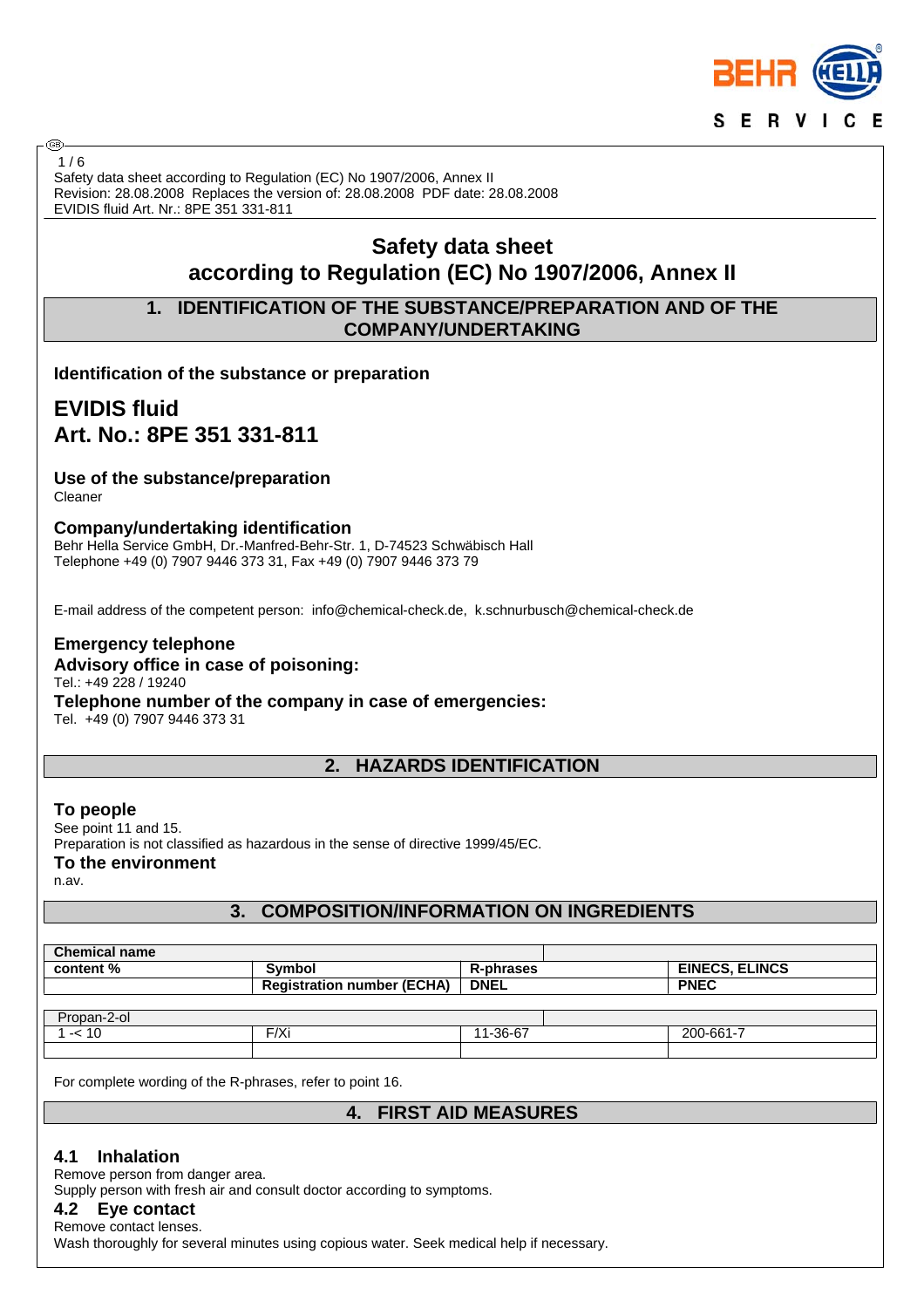

#### അ 2 / 6

Safety data sheet according to Regulation (EC) No 1907/2006, Annex II Revision: 28.08.2008 Replaces the version of: 28.08.2008 PDF date: 28.08.2008 EVIDIS fluid Art. Nr.: 8PE 351 331-811

#### **4.3 Skin contact**

Wash thoroughly using copious water - remove contaminated clothing immediately. If skin irritation occurs (redness etc.), consult doctor.

#### **4.4 Ingestion**

Rinse the mouth thoroughly with water.

Consult doctor immediately - keep Data Sheet available.

#### **4.5 Special resources necessary for first aid**

n.c.

#### **5. FIRE-FIGHTING MEASURES**

#### **5.1 Suitable extinguishing media**

Adapt to the nature and extent of fire.

**5.2 Extinguishing media which shall not be used for safety reasons**

#### n.c. **5.3 Special exposure hazards arising from the substance or preparation itself,**

# **combustion products, resulting gases**

In case of fire the following can develop: Oxides of carbon Oxides of nitrogen Toxic pyrolysis products.

Flammable vapour/air mixtures.

#### **5.4 Special protective equipment for fire-fighters**

In case of fire and/or explosion do not breathe fumes. Protective respirator with independent air supply

According to size of fire

# Full protection, if necessary

**5.5 Further information**

Dispose of contaminated extinction water according to official regulations.

**6. ACCIDENTAL RELEASE MEASURES**

#### Refer to point 13. and for personal protection refer to point 8.

**6.1 Personal precautions**

Ensure sufficient supply of air.

Avoid contact with eyes or skin.

If applicable, caution - risk of slipping.

## **6.2 Environmental precautions**

If leakage occurs, dam up.

Prevent surface and ground-water infiltration, as well as ground penetration. Do not pour down the drain undiluted.

### **6.3 Methods for cleaning up**

Collect using absorbant material (e.g. Universal binding medium, sand, kieselguhr, sawdust), and dispose of according to point 13. Flush residue using copious water.

**7. HANDLING AND STORAGE**

### **7.1 Handling**

### **Tips for safe handling:**

See point 6.1 Ensure good ventilation. Avoid contact with eyes. Avoid long lasting or intensive contact with skin. Eating, drinking, smoking, as well as food-storage, is prohibited in work-room. Observe directions on label and instructions for use.

**7.2. Storage**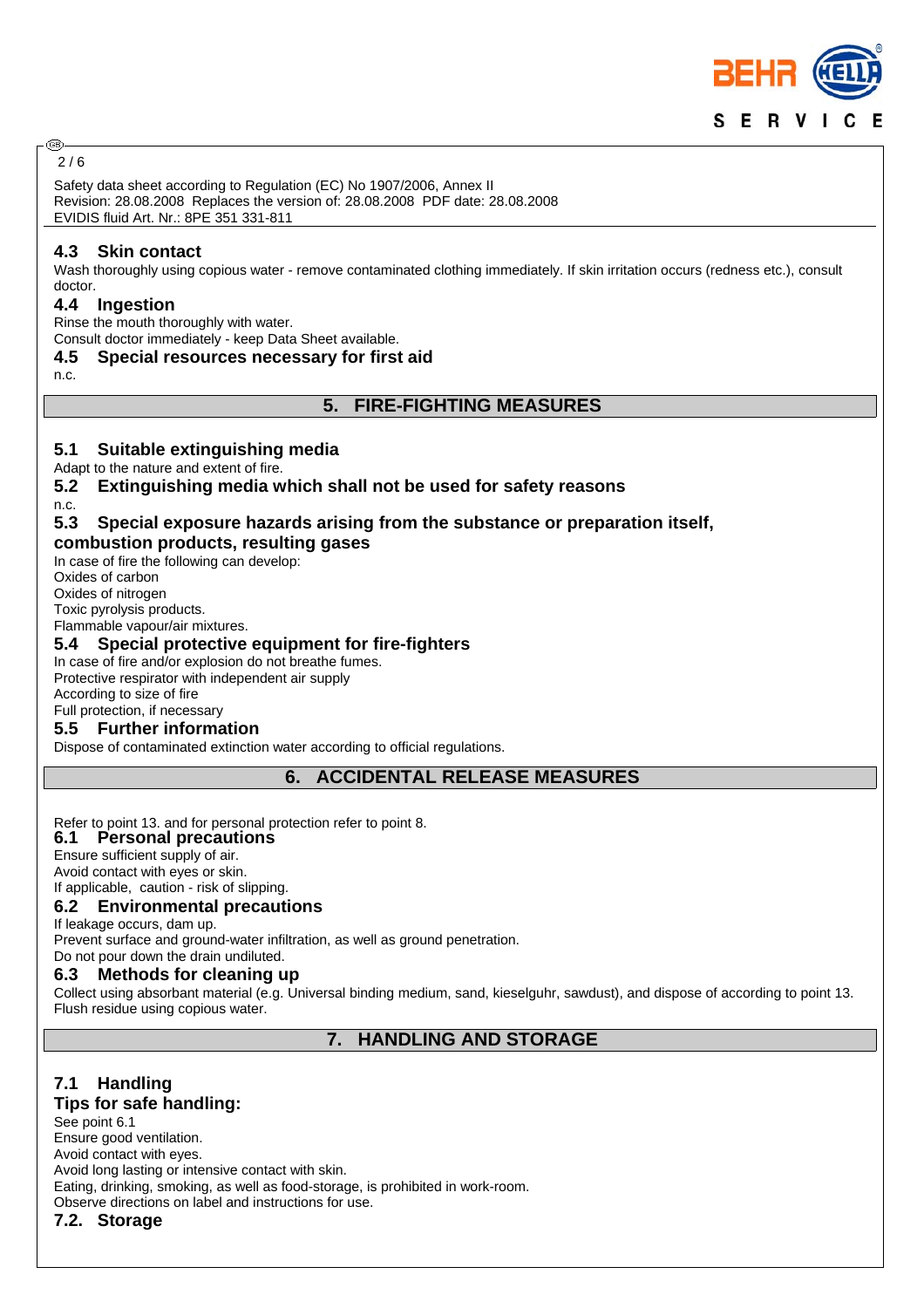

#### അ  $3/6$

Safety data sheet according to Regulation (EC) No 1907/2006, Annex II Revision: 28.08.2008 Replaces the version of: 28.08.2008 PDF date: 28.08.2008 EVIDIS fluid Art. Nr.: 8PE 351 331-811

# **Requirements for storage rooms and**

#### **containers:**

Store product closed and only in original packing. Not to be stored in gangways or stair wells.

**Special storage conditions:**

See point 10 Store cool

### **8. EXPOSURE CONTROLS/PERSONAL PROTECTION**

### **8.1 Exposure limit values**

| ⊛<br><b>Chemical Name</b>                   | Propan-2-ol      |           |                                |                    |       | Content $%:1 -<$<br>10 |
|---------------------------------------------|------------------|-----------|--------------------------------|--------------------|-------|------------------------|
| WEL-TWA: 400 ppm (999 mg/m3)                |                  |           | WEL-STEL: 500 ppm (1250 mg/m3) |                    | $---$ |                        |
| <b>BMGV: ---</b>                            |                  |           |                                | Other information: | $---$ |                        |
| $\circledcirc$  <br><b>Chemical Name</b>    | Propane-1,2-diol |           |                                |                    |       | Content %:             |
| WEL-TWA: 150 ppm (474 mg/m3) (total, vapour |                  | WEL-STEL: | $- - -$                        |                    | ---   |                        |
| and particulates), 10 mg/m3 (particulates)  |                  |           |                                |                    |       |                        |
| <b>BMGV: ---</b>                            |                  |           |                                | Other information: | $---$ |                        |

 WEL-TWA = Workplace Exposure Limit - Long-term exposure limit (8-hour TWA (= time weighted average) reference period) EH40. AGW = "Arbeitsplatzgrenzwert" (workplace limit value, Germany). | WEL-STEL = Workplace Exposure Limit - Short-terme exposure limit (15-minute reference period). | BMGV = Biological monitoring guidance value EH40. BGW = "Biologischer Grenzwert" (biological limit value, Germany) | Other information: Sen = Capable of causing occupational asthma. Sk = Can be absorbed through skin. Carc = Capable of causing cancer and/or heritable genetic damage.

\*\* = The exposure limit for this substance is repealed through the TRGS 900 (Germany) of January 2006 with the goal of revision.

## **8.2 Exposure controls**

### **8.2.1 Occupational exposure controls**

Ensure good ventilation. This can be achieved by local suction or general air extraction. If this is insufficient to maintain the concentration under the WEL or AGW values, suitable breathing protection should be worn. Applies only if maximum permissible exposure values are listed here. General hygiene measures for the handling of chemicals are applicable. Wash hands before breaks and at end of work. Keep away from food, drink and animal feedingstuffs. Respiratory protection: Normally not necessary. If OES or MEL is exceeded. Gas mask filter A (EN 14387) Observe wearing time limitations for respiratory protection equipment. Hand protection: Recommended Protective nitrile gloves (EN 374) Protective hand cream recommended. Eye protection: With danger of contact with eyes Tight fitting protective goggles with side protection (EN 166). Skin protection: Protective working garments (e.g. safety shoes EN 344, long-sleeved protective working garments) Additional information on hand protection - No tests have been performed. Selection made for preparations according to the best available knowledge and information on the ingredients. Selection of materials derived from glove manufacturer's indications. Final selection of glove material must be made taking the breakthrough times, permeation rates and degradation into account. Selection of a suitable glove depends not only on the material but also on other quality characteristics and varies from manufacturer to manufacturer. In the case of preparations the resistance of glove materials cannot be calculated in advance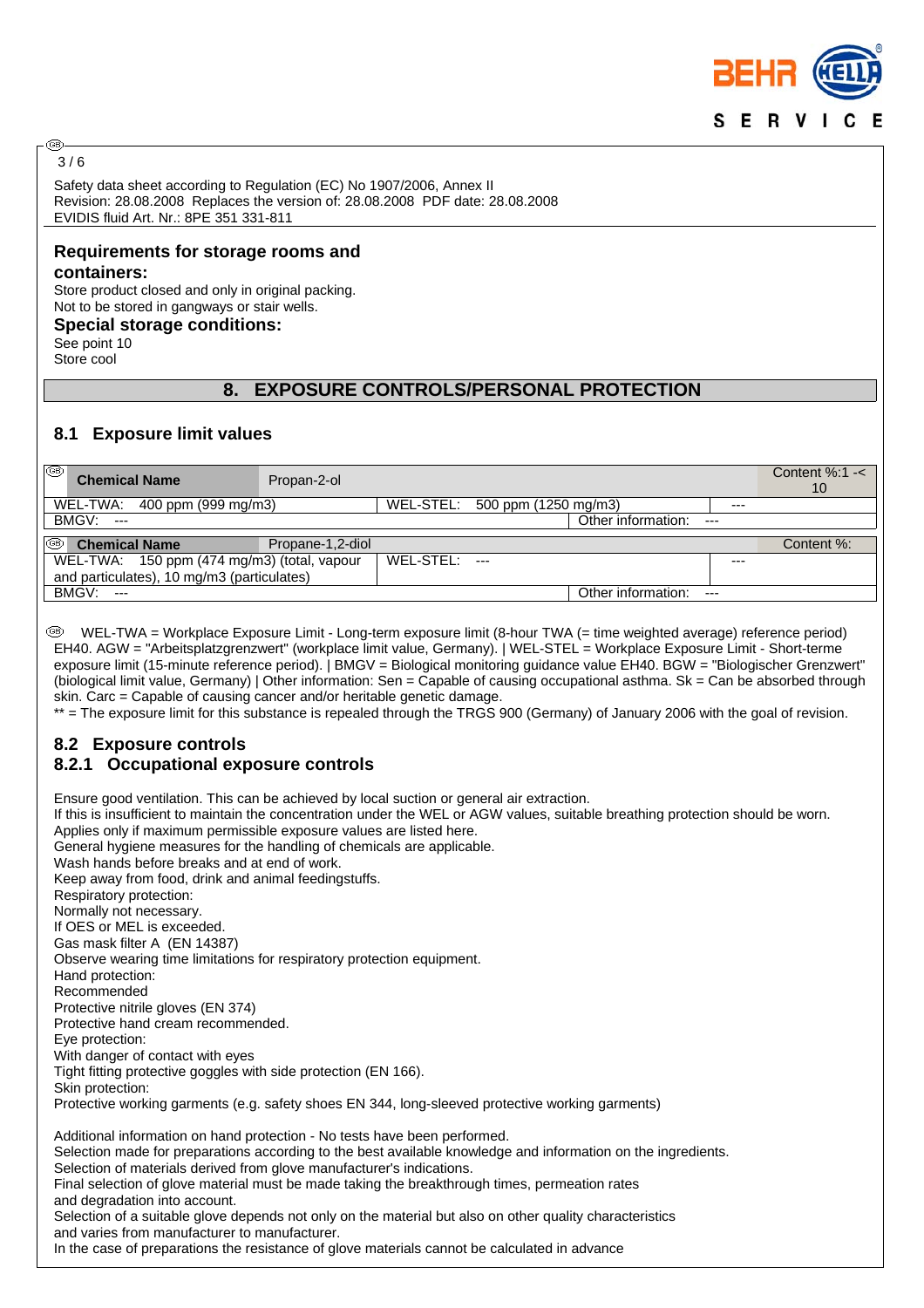

Safety data sheet according to Regulation (EC) No 1907/2006, Annex II Revision: 28.08.2008 Replaces the version of: 28.08.2008 PDF date: 28.08.2008 EVIDIS fluid Art. Nr.: 8PE 351 331-811  $4/6$ 

so it has to be tested before use. The exact breakthrough time of the glove material can be requested from the protective glove manufacturer and must be observed.

#### **8.2.2 Environmental exposure controls**

n.av.

⊛

## **9. PHYSICAL AND CHEMICAL PROPERTIES**

Physical state: Liquid<br>Colour: Liquid Colour: Liquid Colour: Colour: Light Odour: Characteristic pH-value undiluted: Not detected Boiling point/boiling range (°C): Not specified Melting point/melting range (°C): Not detected Flash point (°C):  $> 63$ <br>
Minimum limit of explosion:  $> 2$  Vol% \* Minimum limit of explosion: 2 Vol% \* 2 Vol% \* 2 Vol% \* 2 Vol% \* 2 Vol% \* 2 Vol% \* Maximum limit of explosion: Density (g/ml):<br>
Water solubility:<br>
Water solubility:<br>
Not detected Water solubility: \* Propan-2-ol

## **10. STABILITY AND REACTIVITY**

#### **Conditions to avoid**

See point 7 Stable when handled and stored correctly. **Materials to avoid** No dangerous reactions are known. Avoid contact with strong alkalis. Avoid contact with strong acids. Avoid contact with strong oxidizing agents. **Hazardous decomposition products**

See point 5.3 No decomposition when used as directed.

## **11. TOXICOLOGICAL INFORMATION**

#### **Acute toxicity and immediate effects**

| Delayed and chronic effects            |       |
|----------------------------------------|-------|
| Eye contact:                           | n.av. |
| Skin contact, LD50 rat dermal (mg/kg): | n.av. |
| Inhalation, LC50 rat inhal.(mg/l/4h):  | n.av. |
| Ingestion, LD50 rat oral (mg/kg):      | n.av. |

| Sensitization:         | n.c. |
|------------------------|------|
| Carcinogenicity:       | n.c. |
| Mutagenicity:          | n.c. |
| Reproductive toxicity: | n.c. |
| Narcosis:              | n.c. |
|                        |      |

#### **Further information**

The product was not tested. Classification according to calculation procedure. The following may occur: Irritation of the eyes Sensitive individuals: Allergic reaction possible.

## **12. ECOLOGICAL INFORMATION**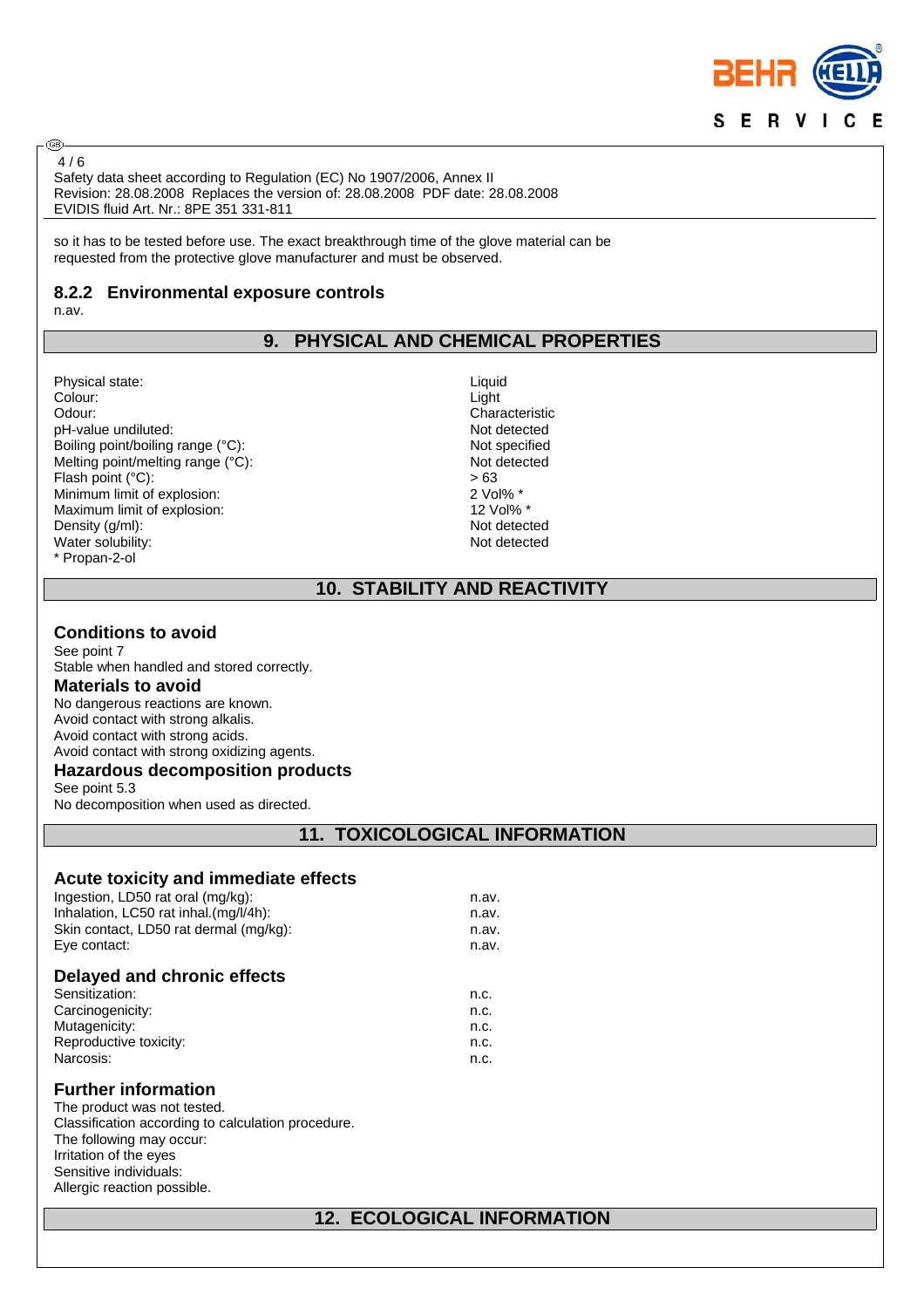

| ිeB                                                                                    |                |                                            |  |
|----------------------------------------------------------------------------------------|----------------|--------------------------------------------|--|
| 5/6                                                                                    |                |                                            |  |
| Safety data sheet according to Regulation (EC) No 1907/2006, Annex II                  |                |                                            |  |
| Revision: 28.08.2008 Replaces the version of: 28.08.2008 PDF date: 28.08.2008          |                |                                            |  |
| EVIDIS fluid Art. Nr.: 8PE 351 331-811                                                 |                |                                            |  |
|                                                                                        |                |                                            |  |
| The product was not tested.                                                            |                |                                            |  |
| Water hazard class (Germany):                                                          | 2              |                                            |  |
| Self classification:                                                                   | Yes (VwVwS)    |                                            |  |
| Persistence and degradability:                                                         |                |                                            |  |
| Readily biodegradable (> 99,9% OECD 303A, (95%/21d mod. OECD-screening-test)) *        |                |                                            |  |
| Behaviour in sewage plants:                                                            |                | Problems not expected when used correctly. |  |
| Aquatic toxicity:                                                                      | n.av.          |                                            |  |
| Ecological toxicity:                                                                   | n.av.          |                                            |  |
| Accumulation:                                                                          | n.av.          |                                            |  |
| * Propan-2-ol                                                                          |                |                                            |  |
|                                                                                        |                |                                            |  |
| <b>13. DISPOSAL CONSIDERATIONS</b>                                                     |                |                                            |  |
|                                                                                        |                |                                            |  |
|                                                                                        |                |                                            |  |
| 13.1. for the material / preparation / residue                                         |                |                                            |  |
| EC disposal code no.:                                                                  |                |                                            |  |
| The waste codes are recommendations based on the scheduled use of this product.        |                |                                            |  |
| Owing to the user's specific conditions for use and disposal, other waste codes may be |                |                                            |  |
|                                                                                        |                |                                            |  |
| allocated under certain circumstances. (2001/118/EC, 2001/119/EC, 2001/573/EC)         |                |                                            |  |
| 07 06 01 aqueous washing liquids and mother liquors                                    |                |                                            |  |
| 07 06 04 other organic solvents, washing liquids and mother liquors                    |                |                                            |  |
| Recommendation:                                                                        |                |                                            |  |
| Pay attention to local and national official regulations                               |                |                                            |  |
| E.g. suitable incineration plant.                                                      |                |                                            |  |
| 13.2 for contaminated packing material                                                 |                |                                            |  |
| See point 13.1                                                                         |                |                                            |  |
| Pay attention to local and national official regulations                               |                |                                            |  |
| Empty container completely.                                                            |                |                                            |  |
| Uncontaminated packaging can be recycled.                                              |                |                                            |  |
| Dispose of packaging that cannot be cleaned in the same manner as the substance.       |                |                                            |  |
|                                                                                        |                |                                            |  |
|                                                                                        |                |                                            |  |
| <b>14. TRANSPORT INFORMATION</b>                                                       |                |                                            |  |
|                                                                                        |                |                                            |  |
|                                                                                        |                |                                            |  |
| <b>General statements</b>                                                              |                |                                            |  |
| UN-Number:                                                                             | n.a.           |                                            |  |
|                                                                                        |                |                                            |  |
| Road/Rail-transport (ADR/RID)                                                          |                |                                            |  |
| Class/packing group:                                                                   | n.a.           |                                            |  |
| Classification code:                                                                   | n.a.           |                                            |  |
| LQ:                                                                                    | n.a.           |                                            |  |
| <b>Transport by sea</b>                                                                |                |                                            |  |
| IMDG-code:                                                                             | n.a.           | (class/packing group)                      |  |
| <b>Marine Pollutant:</b>                                                               | n.a            |                                            |  |
|                                                                                        |                |                                            |  |
| <b>Transport by air</b>                                                                |                |                                            |  |
| IATA:                                                                                  | n.a.           | (class/secondary danger/packing group)     |  |
| <b>Additional information:</b>                                                         |                |                                            |  |
| Non-dangerous material according to Transport Regulations.                             |                |                                            |  |
|                                                                                        |                |                                            |  |
| <b>15. REGULATORY INFORMATION</b>                                                      |                |                                            |  |
|                                                                                        |                |                                            |  |
|                                                                                        |                |                                            |  |
| <b>Classification according to Dangerous Product Regulations incl. EC Directives</b>   |                |                                            |  |
| (67/548/EEC and 1999/45/EC)                                                            |                |                                            |  |
| Symbols:                                                                               | Not applicable |                                            |  |
| Indications of danger:                                                                 |                |                                            |  |
| R-phrases:                                                                             |                |                                            |  |
|                                                                                        |                |                                            |  |
| S-phrases:                                                                             |                |                                            |  |
|                                                                                        |                |                                            |  |
| Additions:                                                                             |                |                                            |  |
|                                                                                        |                |                                            |  |
| Safety data sheet available for professional user on request.<br>Observe restrictions: | n.a.           |                                            |  |